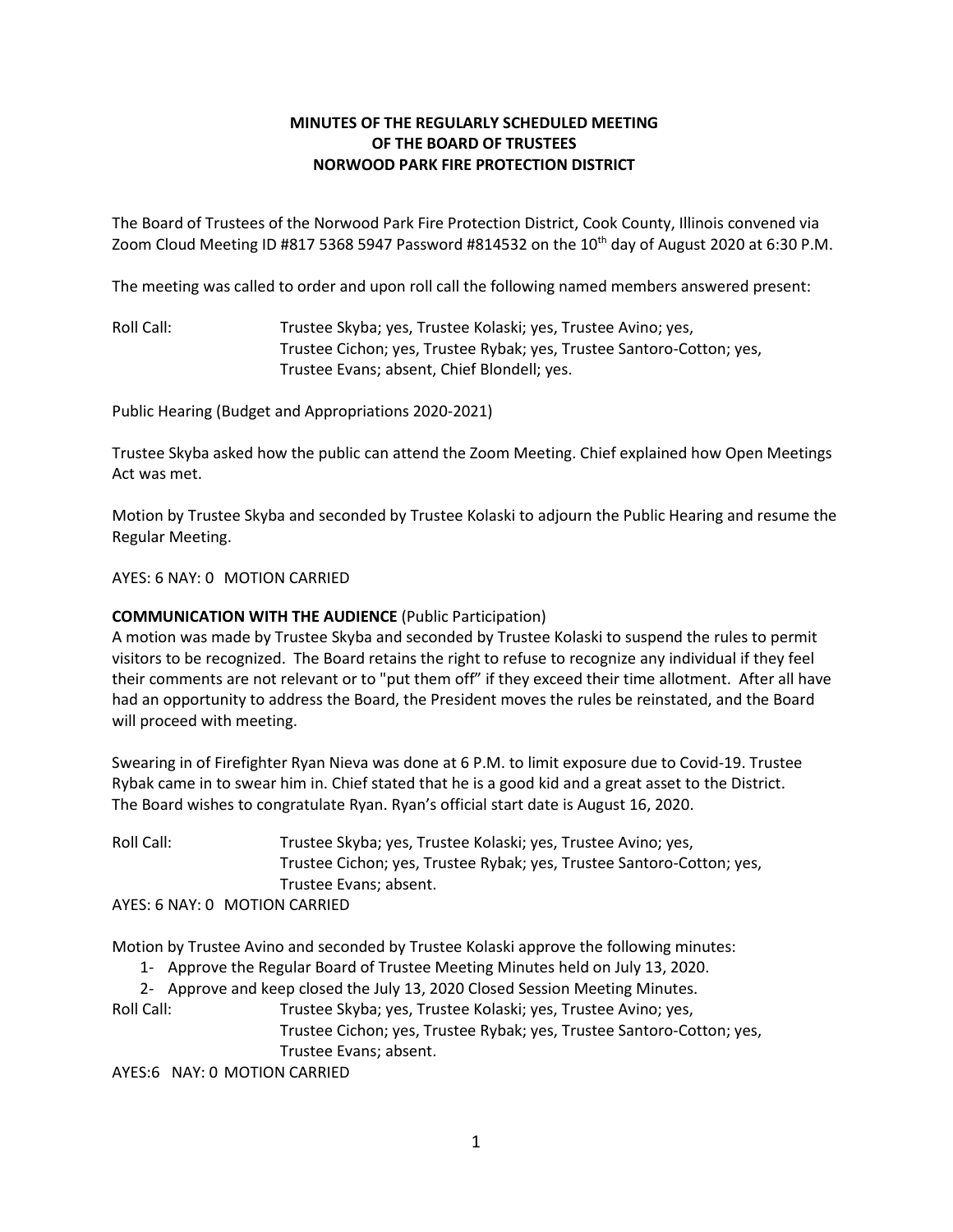### **TREASURER'S REPORT**

# Schedule of Assets (Arising from Cash Transactions) July 31, 2020

| Assets                                              |                |
|-----------------------------------------------------|----------------|
| <b>Checking and money market accounts:</b>          |                |
| Byline Bank ambulance billing money market #4304492 | 116,895.34     |
| Wintrust - MM #27766                                | 1,546,463.17   |
| Wintrust-Checking #9771                             | 9,441.93       |
| Wintrust-Ambulance #2671                            | 536,796.42     |
| Wintrust- Medical #0599                             | 6,491.07       |
| <b>Wintrust-Donation #4129</b>                      | 653.52         |
| Wintrust-FSA #0713                                  | 4,108.64       |
| Total checking and money market accounts            | \$2,220,850.09 |

#### **Certificates of deposit (interest rate and maturity):**

| Belmont Bank (3.00%, 02/10/21)                           | 683.834.90     |
|----------------------------------------------------------|----------------|
| Belmont Bank (2.30% 08/05/20)                            | 135,647.96     |
| Belmont Bank (3.00% 01/21/21)                            | 569,193.54     |
| Belmont Bank (2.50% 01/19/21)                            | 400,490.99     |
| Total certificates of deposit                            | \$1,789,167.39 |
| Total checking, money market and certificates of deposit | \$4,010,017.48 |

Motion by Trustee Avino and seconded by Trustee Cichon to approve the July's accounts payable expenditures in the amount of \$391,009.07 and the Treasurer's Report as presented from the Financial Statements for July 2020.

Trustee Avino stated the financial report was updated with a cover page from Lauterbach & Amen. Chief did a great job with the budget and explaining it.

| Roll Call:             | Trustee Skyba; yes, Trustee Kolaski; yes, Trustee Avino; yes,         |
|------------------------|-----------------------------------------------------------------------|
|                        | Trustee Cichon; yes, Trustee Rybak; yes, Trustee Santoro-Cotton; yes, |
| Trustee Evans: absent. |                                                                       |
| $AYES: 6$ NAY: 0       | <b>MOTION CARRIED</b>                                                 |

#### **Chiefs' Report:**

Chief stated that all Trustees have received a written report.

Over the pass few weeks we have had a couple employees test positive for Covid-19.

Some testing abilities have been taken away in the area and moved to more critical areas. We are no longer able to send employees to be tested. Employees can get tested on their own. If they are nonsymptomatic and test positive, they are off for 10 days, if the are symptomatic, they are off for 14 days. Discussion.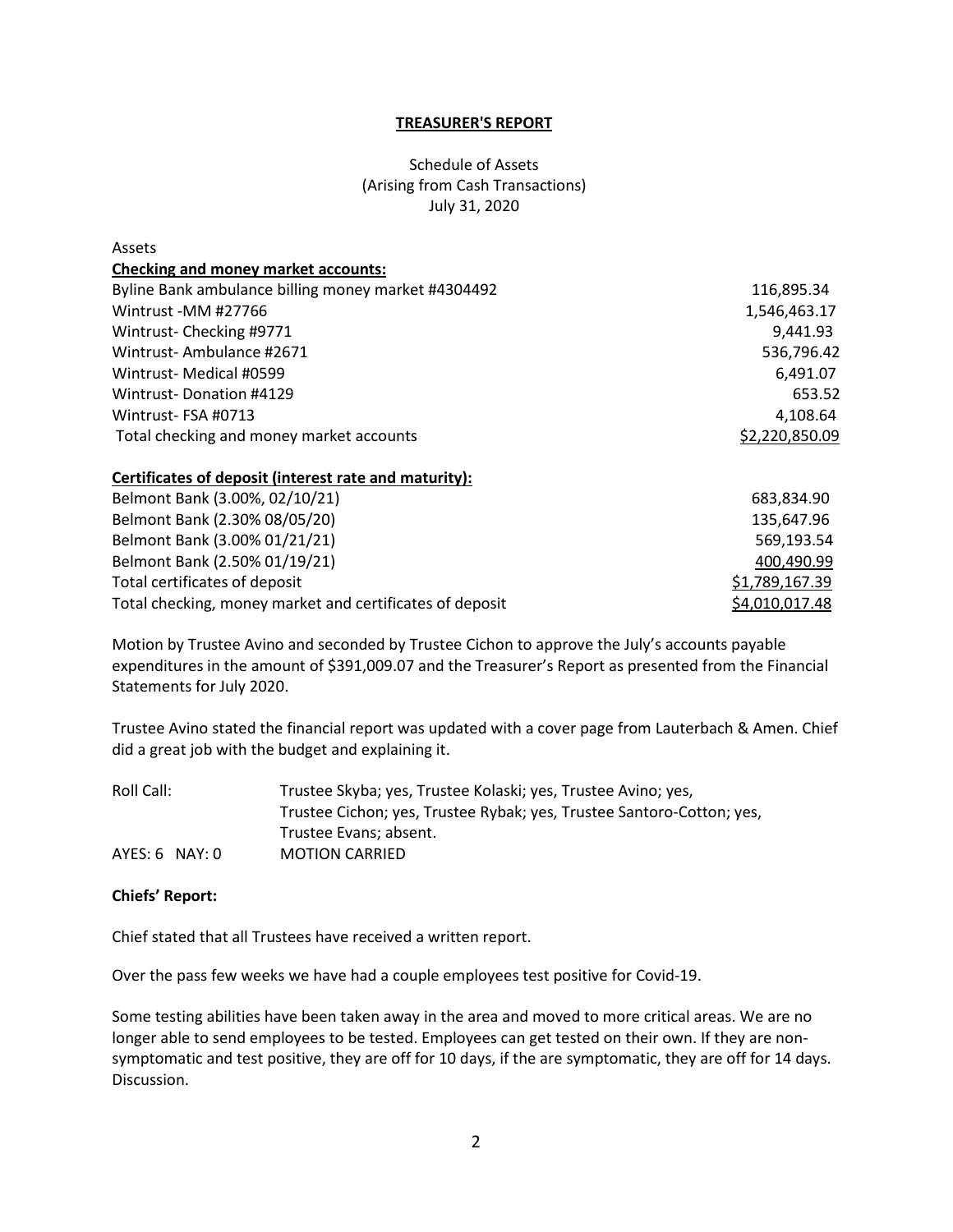The Chief and Cyndi have attended webinars for FEMA and Covid expenses. The Chief and Commander Peistrup have attended ALGH meetings.

The District is back in lock down to all non-essential personnel.

Hiring Firefighter/Paramedic Ryan Nieva will help with overtime costs.

We recently had Global come out with a Quint to see it. We are gathering numbers and will present the board with options. We are also going to need 2 new squads.

Trustee Skyba asked if you should not get tested if you have symptoms of Covid-19. Chief stated that if you are symptomatic you should be tested. Trustee Skyba stated that he tested positive and is getting tested again tomorrow.

Trustee Evans arrived in the meeting at 6:45 P.M.

Trustee Kolaski asked why there are so many calls with the Fire Truck being returned. Chief explained how we respond Automatic Aid to town and that the rig starts out the door and can be returned if not needed. We now go flow of traffic due to how dangerous it is responding to calls, if they arrive on scene and determine it is a structure fire, the rig puts on their lights and sirens and continue in. A majority of Automatic Aid get turned around. Trustee Kolaski stated that is a lot of wear and tear on the vehicles. Chief explained that everyone in the division have the same wear and tear on their rigs.

Motion by Trustee Kolaski seconded by Trustee Cichon to approve the Chief's report for July 2020. AYES: 6 NAY: 0 ABSTAIN: 1 MOTION CARRIED

**President's Report:** Trustee Cichon stated he is extremely satisfied how the Chief is running the District and the Officers running their shifts. We are saving money and looking for new ideas. He looks forward to meeting the new Firefighter.

## **Committee Reports:**

Finance Committee- Trustee Avino stated they had a meeting August4th. They reviewed the budget and the changes made. Equipment is coming due. The Chief and Deputy Chief are working on options.

Building and Equipment Committee- Trustee Evans stated there is nothing to report. She will call tomorrow to set up a meeting.

Policy & Strategic Planning Committee- Trustee Kolaski stated that the last policy manual changes that were made to Chapter 3 will revert to their original policy. There will be USB drives made to give to the Trustees that will include the Policy Manual, Commissioner' Rules and Regulations, Collective Bargaining Agreement, Chief Contract, Deputy Chief Contract, and Administrative Assistant Resolution. He thanked the Chief and Cyndi for their help.

Community Relations Committee-Trustee Santoro-Cotton stated she will set up a meeting to discuss Flu Shots in the next month.